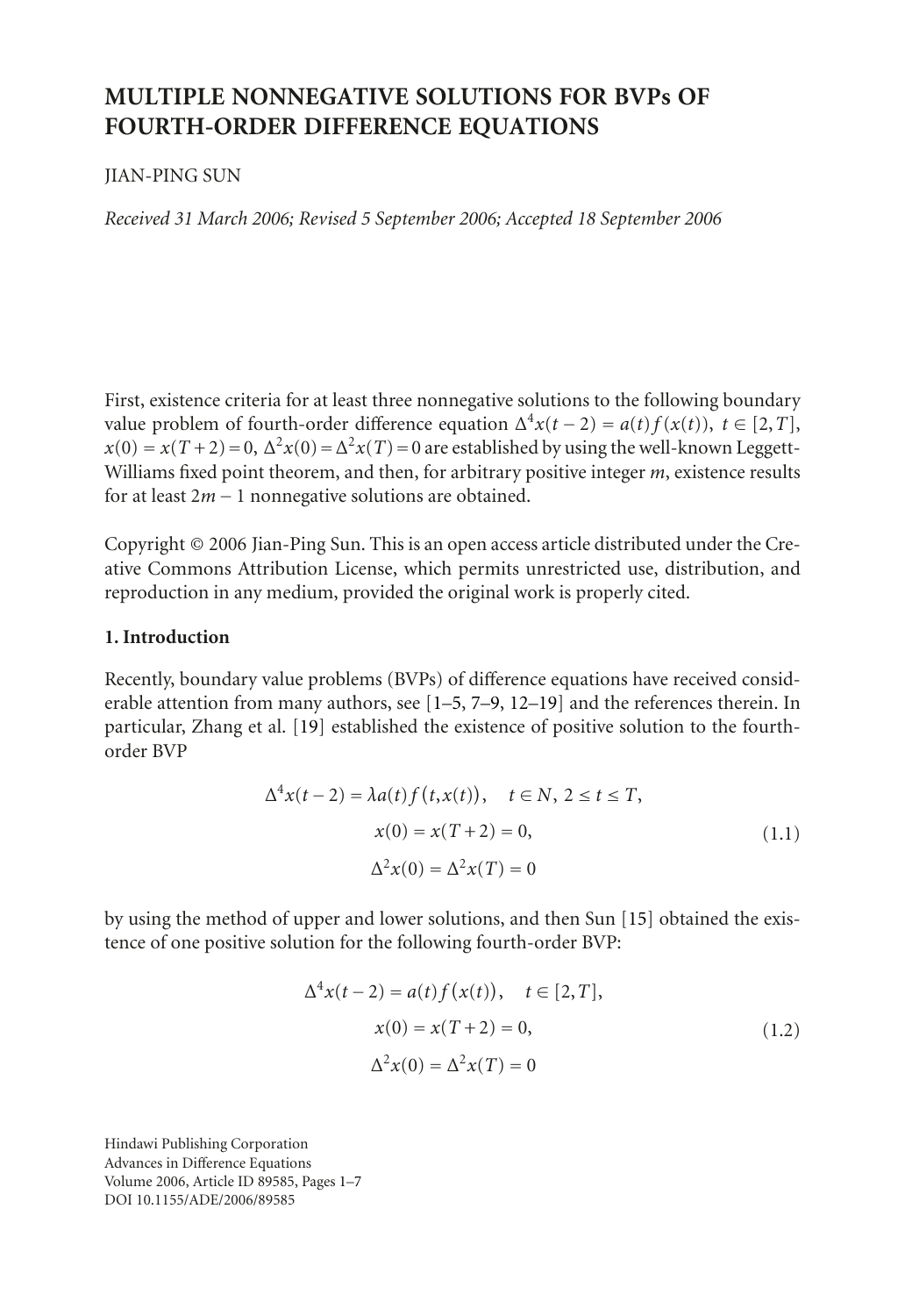# 2 Solutions to BVPs of fourth-order difference equations

under the assumption that  $f$  is either superlinear or sublinear, where  $T > 2$  is a fixed positive integer, Δ*<sup>m</sup>* denotes the *m*th forward difference operator with stepsize 1, and  $[a,b] = \{a,a+1,\ldots,b-1,b\} \subset \mathbb{Z}$  the set of all integers. Our main tool was the Guo-Krasnosel'skii fixed point theorem in cone [\[6,](#page-5-7) [10](#page-5-8)].

In this paper we will continue to consider the BVP [\(1.2\)](#page-0-0). First, existence criteria for at least three nonnegative solutions to the BVP [\(1.2\)](#page-0-0) are established by using the wellknown Leggett-Williams fixed point theorem [\[11](#page-5-9)], and then, for arbitrary positive integer *<sup>m</sup>*, existence results for at least 2*<sup>m</sup>* <sup>−</sup> 1 nonnegative solutions to the BVP [\(1.2\)](#page-0-0) are obtained.

Throughout this paper, we assume that the following two conditions are satisfied.

- (C1)  $f : [0, \infty) \rightarrow [0, \infty)$  is continuous.
- $(C2)$  *a* :  $[2, T] \rightarrow [0, \infty)$  is not identical zero.

In order to obtain our main results, we need the following concepts and Leggett-Williams fixed point theorem.

Let *E* be a real Banach space with cone *P*. A map  $\alpha$  :  $P \rightarrow [0, +\infty)$  is said to be a nonnegative continuous concave functional on *P* if *α* is continuous and

$$
\alpha(tx + (1-t)y) \ge t\alpha(x) + (1-t)\alpha(y)
$$
\n(1.3)

for all  $x, y \in P$  and  $t \in [0, 1]$ . Let *a*, *b* be two numbers such that  $0 < a < b$  and let  $\alpha$  be a nonnegative continuous concave functional on *P*. We define the following convex sets:

$$
P_a = \{x \in P : ||x|| < a\},\
$$
  

$$
P(\alpha, a, b) = \{x \in P : a \le \alpha(x), ||x|| \le b\}.
$$
 (1.4)

THEOREM 1.1 (Leggett-Williams fixed point theorem). Let  $A: \overline{P_c} \to \overline{P_c}$  be completely con*tinuous and let*  $\alpha$  *be a nonnegative continuous concave functional on P such that*  $\alpha(x) \leq ||x||$ *for all*  $x \in \overline{P_c}$ *. Suppose there exist*  $0 < d < a < b \le c$  *such that* 

- (i)  $\{x \in P(\alpha, a, b) : \alpha(x) > a\} \neq \emptyset$  *and*  $\alpha(Ax) > a$  *for*  $x \in P(\alpha, a, b)$ ;
- (ii)  $||Ax|| < d$  *for*  $||x|| \leq d$ ;
- (iii)  $\alpha(Ax) > a$  *for*  $x \in P(\alpha, a, c)$  *with*  $||Ax|| > b$ *.*

*Then A has at least three fixed points*  $x_1$ *,*  $x_2$ *,*  $x_3$  *in*  $\overline{P_c}$  *satisfying* 

$$
||x_1|| < d
$$
,  $a < \alpha(x_2)$ ,  $||x_3|| > d$ ,  $\alpha(x_3) < a$ . (1.5)

#### **2. Main results**

For convenience, we denote

$$
G_1(t,s) = \frac{1}{T} \begin{cases} (t-1)(T+1-s), & 1 \le t \le s \le T, \\ (s-1)(T+1-t), & 2 \le s \le t \le T+1, \end{cases}
$$
  

$$
G_2(t,s) = \frac{1}{T+2} \begin{cases} t(T+2-s), & 0 \le t \le s \le T+1, \\ s(T+2-t), & 1 \le s \le t \le T+2, \end{cases}
$$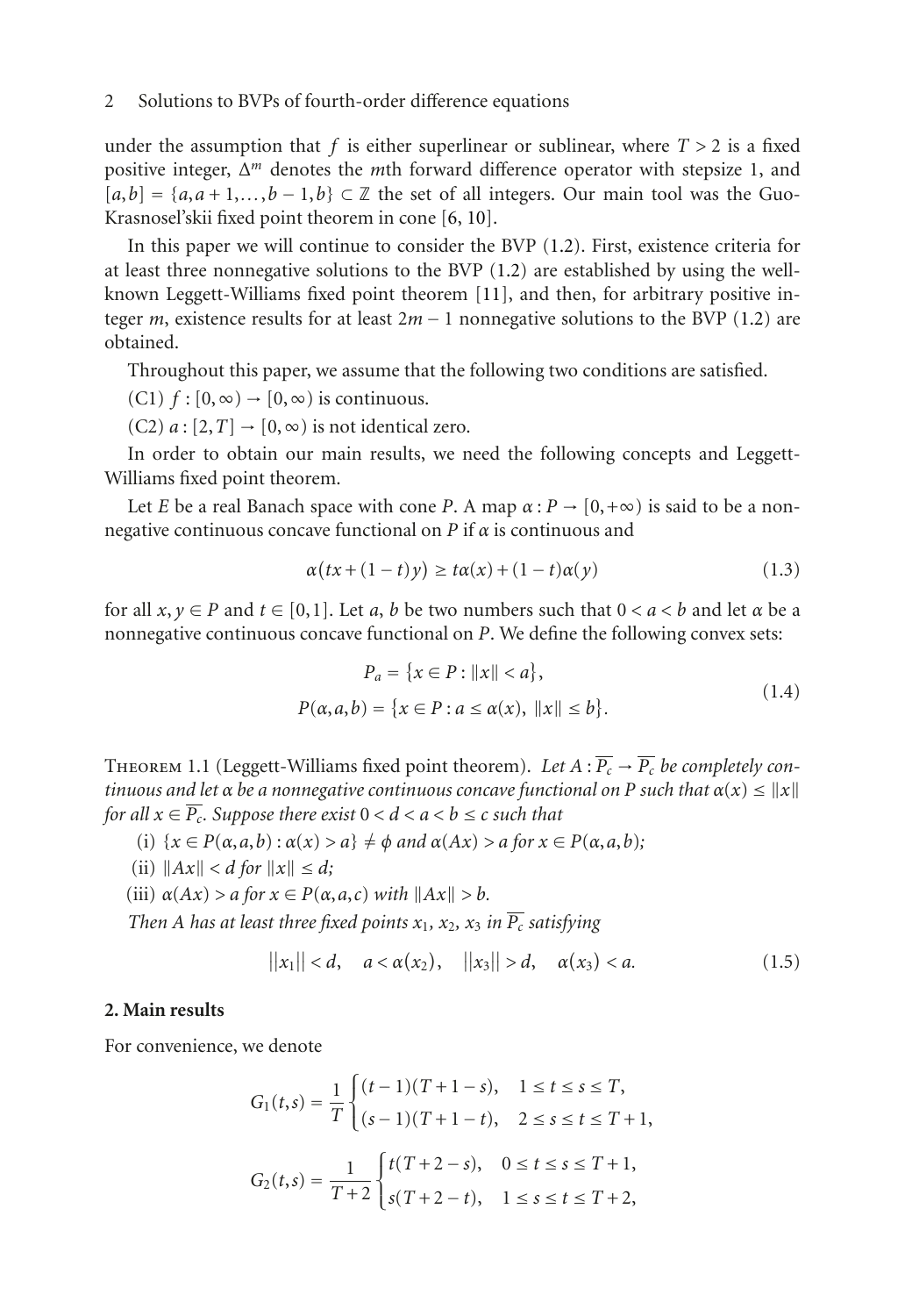<span id="page-2-3"></span>Jian-Ping Sun 3

$$
D = \max_{t \in [0, T+2]} \sum_{s=1}^{T+1} G_2(t, s) \sum_{\nu=2}^{T} G_1(s, \nu) a(\nu),
$$
  

$$
C = \min_{t \in [2, T]} \sum_{s=1}^{T+1} G_2(t, s) \sum_{\nu=2}^{T} G_1(s, \nu) a(\nu).
$$
 (2.1)

It is easily seen from the expression of  $G_2(t,s)$  that

$$
G_2(t,s) \le G_2(s,s), \quad (t,s) \in [0,T+2] \times [1,T+1],
$$
  
\n
$$
G_2(t,s) \ge \frac{1}{T+1} G_2(s,s), \quad (t,s) \in [1,T+1] \times [1,T+1].
$$
\n(2.2)

Our main result is the following theorem.

<span id="page-2-4"></span>THEOREM 2.1. Assume that there exist numbers *d*, *a*, and *c* with  $0 < d < a < (T + 1)a < c$ *such that*

<span id="page-2-2"></span><span id="page-2-0"></span>
$$
f(x) < \frac{d}{D}, \quad x \in [0, d],\tag{2.3}
$$

$$
f(x) > \frac{a}{C}, \quad x \in [a, (T+1)a],
$$
 (2.4)

<span id="page-2-1"></span>
$$
f(x) < \frac{c}{D}, \quad x \in [0, c]. \tag{2.5}
$$

*Then the BVP [\(1.2\)](#page-0-0) has at least three nonnegative solutions.*

*Proof.* Let the Banach space  $E = \{x : [0, T + 2] \rightarrow R\}$  be equipped with the norm

$$
||x|| = \max_{t \in [0, T+2]} |x(t)|.
$$
 (2.6)

We define

$$
P = \{x \in E : x(t) \ge 0, \ t \in [0, T + 2]\},\tag{2.7}
$$

then it is obvious that *P* is a cone in *E*.

For  $x \in P$ , we define

$$
\alpha(x) = \min_{t \in [2,T]} x(t),
$$
  
\n
$$
(Ax)(t) = \sum_{s=1}^{T+1} G_2(t,s) \sum_{\nu=2}^{T} G_1(s,\nu) a(\nu) f(x(\nu)), \quad t \in [0,T+2].
$$
\n(2.8)

It is easy to check that  $\alpha$  is a nonnegative continuous concave functional on *P* with  $\alpha(x) \le$  $||x||$  for *x* ∈ *P* and that *A* : *P* → *P* is completely continuous and fixed points of *A* are solutions of the BVP [\(1.2\)](#page-0-0).

We first assert that if there exists a positive number *r* such that  $f(x) < r/D$  for  $x \in [0, r]$ , then  $A: \overline{P_r} \rightarrow P_r$ .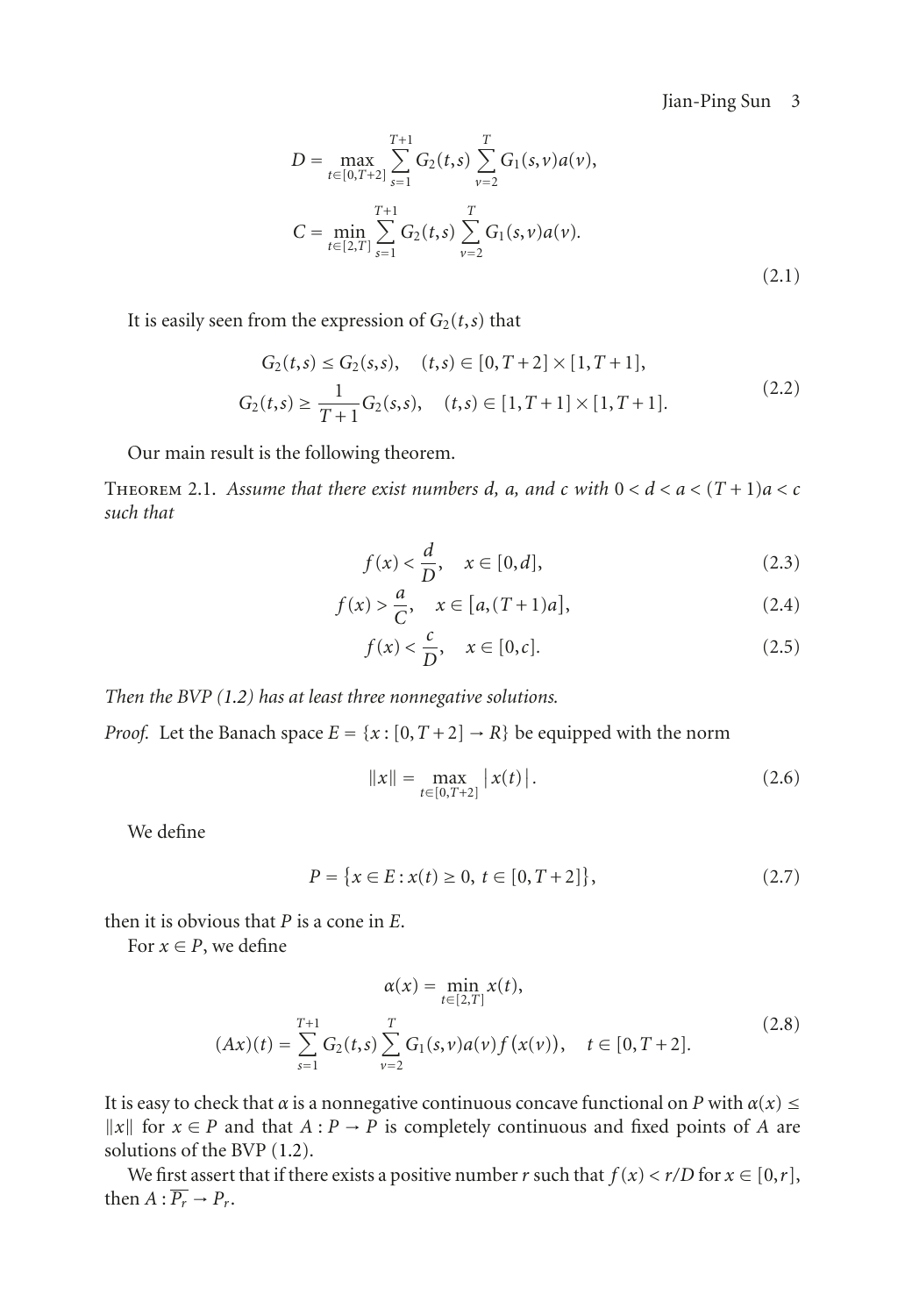## 4 Solutions to BVPs of fourth-order difference equations

Indeed, if  $x \in \overline{P_r}$ , then for  $t \in [0, T + 2]$ ,

$$
(Ax)(t) = \sum_{s=1}^{T+1} G_2(t,s) \sum_{\nu=2}^{T} G_1(s,\nu) a(\nu) f(x(\nu))
$$
  

$$
< \frac{r}{D} \sum_{s=1}^{T+1} G_2(t,s) \sum_{\nu=2}^{T} G_1(s,\nu) a(\nu)
$$
  

$$
\leq \frac{r}{D} \max_{t \in [0,T+2]} \sum_{s=1}^{T+1} G_2(t,s) \sum_{\nu=2}^{T} G_1(s,\nu) a(\nu) = r.
$$
 (2.9)

Thus,  $||Ax|| < r$ , that is,  $Ax \in P_r$ .

Hence, we have shown that if [\(2.3\)](#page-2-0) and [\(2.5\)](#page-2-1) hold, then *A* maps  $\overline{P}_d$  into  $P_d$  and  $\overline{P}_c$ into *Pc*.

Next, we assert that  $\{x \in P(\alpha, a, (T+1)a) : \alpha(x) > a\} \neq \phi$  and  $\alpha(Ax) > a$  for all  $x \in$  $P(\alpha, a, (T+1)a)$ .

In fact, the constant function

$$
\frac{(T+2)a}{2} \in \{x \in P(\alpha, a, (T+1)a) : \alpha(x) > a\}.
$$
 (2.10)

Moreover, for  $x \in P(\alpha, a, (T+1)a)$ , we have

$$
(T+1)a \ge ||x|| \ge x(t) \ge \min_{t \in [2,T]} x(t) = \alpha(x) \ge a \tag{2.11}
$$

for all  $t \in [2, T]$ . Thus, in view of [\(2.4\)](#page-2-2), we see that

$$
\alpha(Ax) = \min_{t \in [2,T]} \sum_{s=1}^{T+1} G_2(t,s) \sum_{\nu=2}^{T} G_1(s,\nu) a(\nu) f(x(\nu))
$$
  
> 
$$
\frac{a}{C} \min_{t \in [2,T]} \sum_{s=1}^{T+1} G_2(t,s) \sum_{\nu=2}^{T} G_1(s,\nu) a(\nu) = a
$$
 (2.12)

as required.

Finally, we assert that if  $x \in P(\alpha, a, c)$  and  $||Ax|| > (T+1)a$ , then  $\alpha(Ax) > a$ .

To see this, suppose  $x \in P(\alpha, a, c)$  and  $||Ax|| > (T+1)a$ , then in view of [\(2.2\)](#page-2-3), we have

$$
\alpha(Ax) = \min_{t \in [2,T]} \sum_{s=1}^{T+1} G_2(t,s) \sum_{\nu=2}^{T} G_1(s,\nu) a(\nu) f(x(\nu))
$$
  
\n
$$
\geq \frac{1}{T+1} \sum_{s=1}^{T+1} G_2(s,s) \sum_{\nu=2}^{T} G_1(s,\nu) a(\nu) f(x(\nu))
$$
  
\n
$$
\geq \frac{1}{T+1} \sum_{s=1}^{T+1} G_2(t,s) \sum_{\nu=2}^{T} G_1(s,\nu) a(\nu) f(x(\nu))
$$
\n(2.13)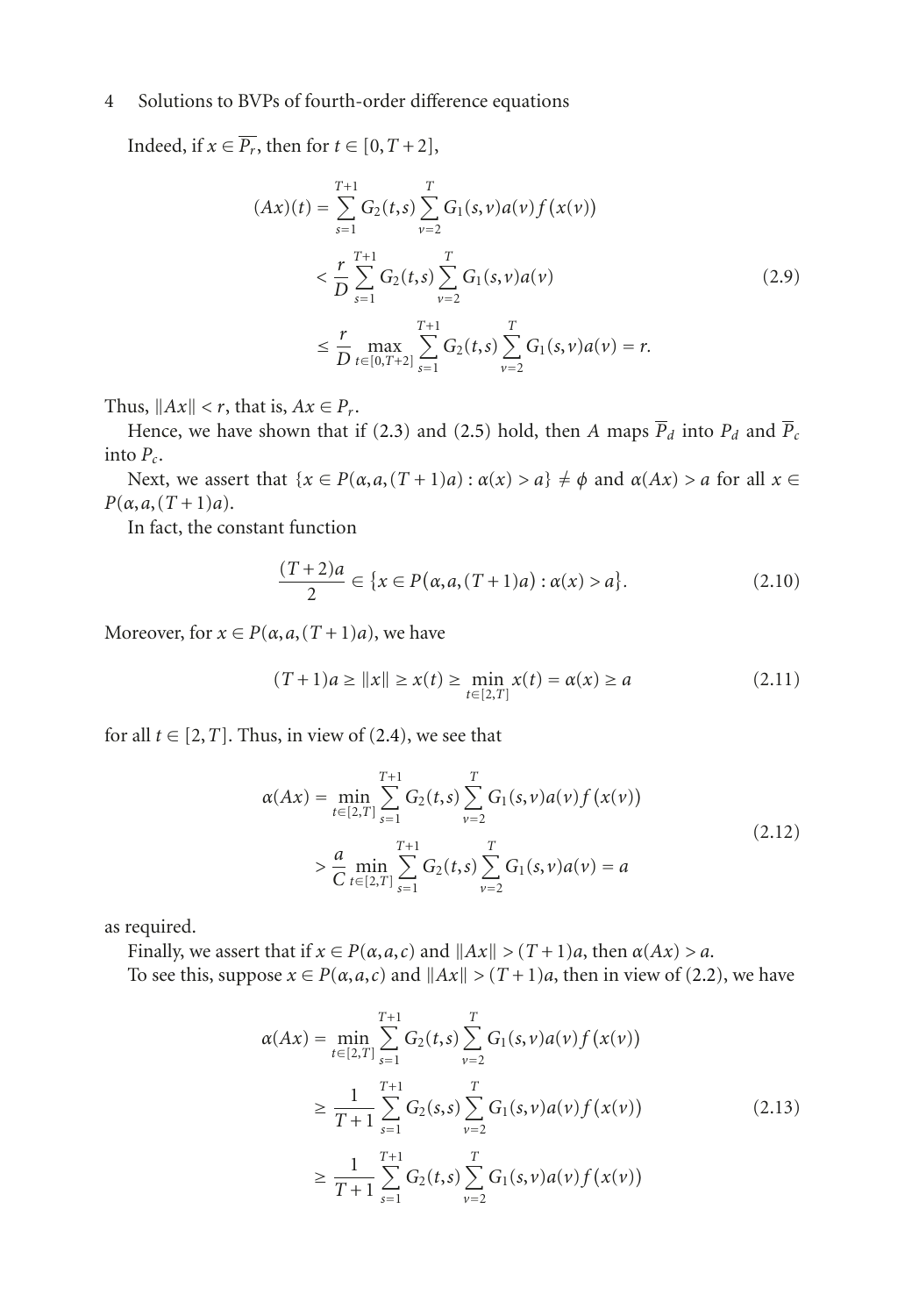for  $t \in [0, T + 2]$ . Thus

$$
\alpha(Ax) \ge \frac{1}{T+1} \max_{t \in [0,T+2]} \sum_{s=1}^{T+1} G_2(t,s) \sum_{\nu=2}^T G_1(s,\nu) a(\nu) f(x(\nu))
$$
  
= 
$$
\frac{1}{T+1} ||Ax|| > \frac{1}{T+1} (T+1) a = a.
$$
 (2.14)

To sum up, all the hypotheses of the Leggett-Williams theorem are satisfied. Hence *A* has at least three fixed points, that is, the BVP [\(1.2\)](#page-0-0) has at least three nonnegative solutions *u*, *v*, and *w* such that

$$
||u|| < d, \quad a < \min_{t \in [2,T]} v(t), \quad ||w|| > d,
$$
  
\n
$$
\min_{t \in [2,T]} w(t) < a.
$$
\n(2.15)

The proof is complete.  $\Box$ 

COROLLARY 2.2. Let *m* be an arbitrary positive integer. Assume that there exist numbers  $d_i$  $(1 \leq j \leq m)$  and  $a_h$   $(1 \leq h \leq m-1)$  with  $0 < d_1 < a_1 < (T+1)a_1 < d_2 < a_2 < (T+1)a_2 <$  $\cdots$  *< d<sub>m−1</sub>* <  $a_{m-1}$  <  $(T + 1)a_{m-1}$  <  $d_m$  such that

$$
f(x) < \frac{d_j}{D}, \quad x \in [0, d_j], \ 1 \le j \le m,\tag{2.16}
$$

$$
f(x) > \frac{a_h}{C}, \quad x \in [a_h, (T+1)a_h], \ 1 \le h \le m-1.
$$
 (2.17)

*Then, the BVP* [\(1.2\)](#page-0-0) *has at least*  $2m - 1$  *nonnegative solutions in*  $\overline{P_{d_m}}$ *.* 

*Proof.* We prove this conclusion by induction.

First, for  $m = 1$ , we know from [\(2.16\)](#page-4-0) that  $A: \overline{P_{d_1}} \to P_{d_1} \subset \overline{P_{d_1}}$ , then, it follows from Schauder fixed point theorem that the BVP [\(1.2\)](#page-0-0) has at least one nonnegative solution in  $\overline{P_d}$ .

Next, we assume that this conclusion holds for  $m = k$ . In order to prove that this conclusion also holds for  $m = k + 1$ , we suppose that there exist numbers  $d_j$   $(1 \le j \le k + 1)$ and  $a_h$   $(1 \le h \le k)$  with  $0 < d_1 < a_1 < (T+1)a_1 < d_2 < a_2 < (T+1)a_2 < \cdots < d_k < a_k <$  $(T+1)a_k < d_{k+1}$  such that

<span id="page-4-1"></span>
$$
f(x) < \frac{d_j}{D}, \quad x \in [0, d_j], \ 1 \le j \le k + 1,
$$
\n
$$
f(x) > \frac{a_h}{C}, \quad x \in [a_h, (T+1)a_h], \ 1 \le h \le k.
$$
\n
$$
(2.18)
$$

By the assumption, [\(2.18\)](#page-4-1), we know that the BVP [\(1.2\)](#page-0-0) has at least 2*<sup>k</sup>* <sup>−</sup> 1 nonnegative solutions  $x_i$  ( $i = 1, 2, ..., 2k - 1$ ) in  $\overline{P_{d_k}}$ . At the same time, it follows from [Theorem 2.1](#page-2-4) and [\(2.18\)](#page-4-1) that the BVP [\(1.2\)](#page-0-0) has at least three nonnegative solutions *u*, *v*, and *w* in  $\overline{P_{d_{k+1}}}$ 

<span id="page-4-0"></span>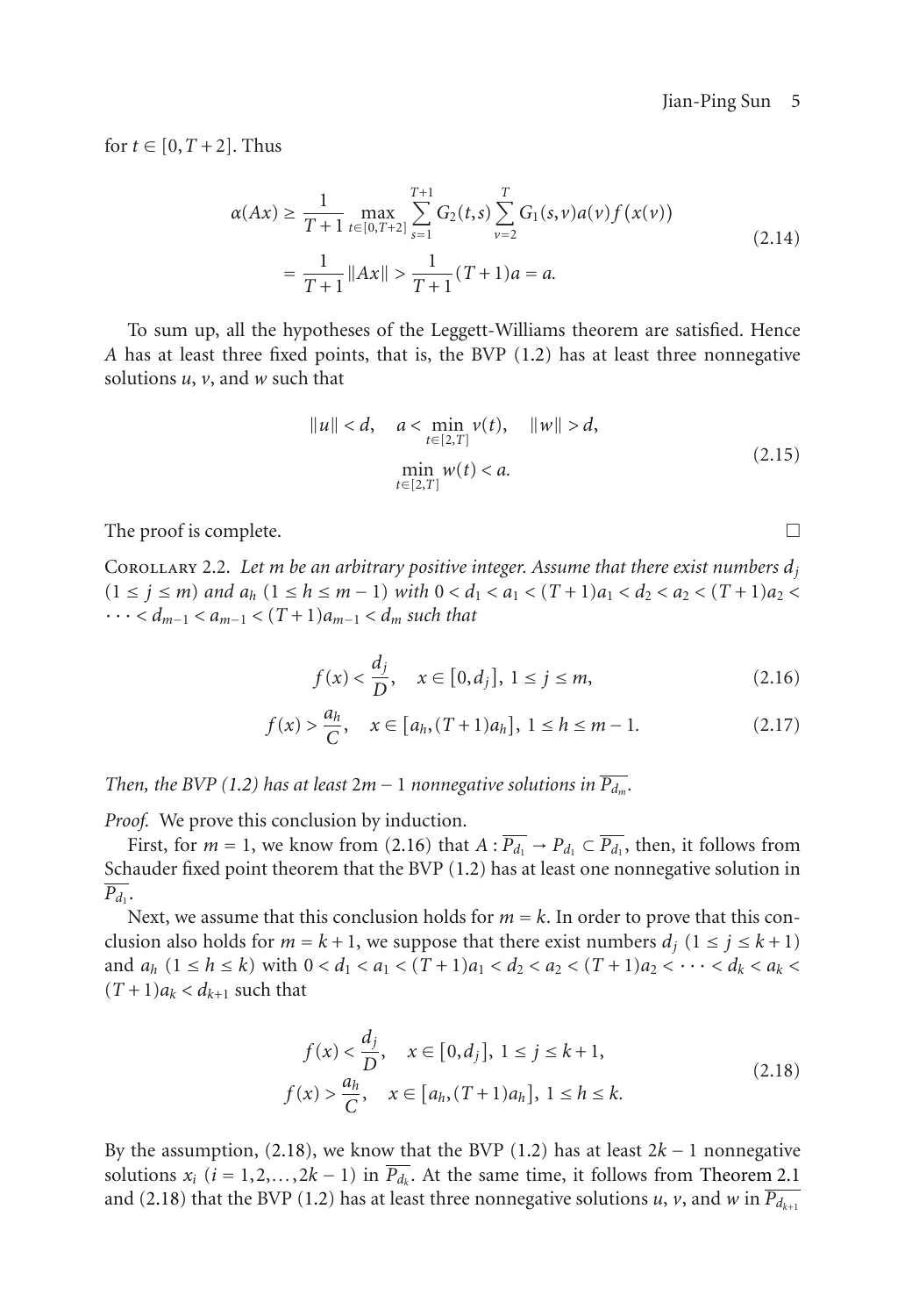## 6 Solutions to BVPs of fourth-order difference equations

such that

$$
||u|| < d_k, \quad a_k < \min_{t \in [2,T]} v(t), \quad ||w|| > d_k,
$$
  

$$
\min_{t \in [2,T]} w(t) < a_k.
$$
 (2.19)

Obviously, *v* and *w* are different from  $x_i$  ( $i = 1, 2, \ldots, 2k - 1$ ). Therefore, the BVP [\(1.2\)](#page-0-0) has at least  $2k + 1$  nonnegative solutions in  $\overline{P_{d_{k+1}}}$ , which shows that this conclusion also holds for  $m = k + 1$ . The proof is complete.

#### **Acknowledgment**

This work was supported by the NSF of Gansu Province of China (3ZS042-B25-020).

### <span id="page-5-6"></span><span id="page-5-0"></span>**References**

- [1] R. P. Agarwal, *Difference Equations and Inequalities*, 2nd ed., Monographs and Textbooks in Pure and Applied Mathematics, vol. 228, Marcel Dekker, New York, 2000.
- [2] R. P. Agarwal, M. Bohner, and P. J. Y. Wong, *Eigenvalues and eigenfunctions of discrete conjugate boundary value problems*, Computers & Mathematics with Applications **38** (1999), no. 3-4, 159– 183.
- [3] R. P. Agarwal and J. Henderson, *Positive solutions and nonlinear eigenvalue problems for thirdorder difference equations*, Computers & Mathematics with Applications **36** (1998), no. 10–12, 347–355.
- [4] R. P. Agarwal and P. J. Y. Wong, *Advanced Topics in Difference Equations*, Mathematics and Its Applications, vol. 404, Kluwer Academic, Dordrecht, 1997.
- <span id="page-5-1"></span>[5] R. P. Agarwal and F.-H. Wong, *Existence of positive solutions for higher order difference equations*, Applied Mathematics Letters **10** (1997), no. 5, 67–74.
- <span id="page-5-7"></span>[6] D. J. Guo and V. Lakshmikantham, *Nonlinear Problems in Abstract Cones*, Notes and Reports in Mathematics in Science and Engineering, vol. 5, Academic Press, Massachusetts, 1988.
- <span id="page-5-2"></span>[7] P. Hartman, *Difference equations: disconjugacy, principal solutions, Green's functions, complete monotonicity*, Transactions of the American Mathematical Society **246** (1978), 1–30.
- [8] J. Henderson, *Positive solutions for nonlinear difference equations*, Nonlinear Studies **4** (1997), no. 1, 29–36.
- <span id="page-5-3"></span>[9] J. Henderson and P. J. Y. Wong, *On multiple solutions of a system of m discrete boundary value problems*, Zeitschrift fur Angewandte Mathematik und Mechanik ¨ **81** (2001), no. 4, 273–279.
- <span id="page-5-8"></span>[10] M. A. Krasnosel'ski˘ı, *Positive Solutions of Operator Equations*, P. Noordhoff, Groningen, 1964.
- <span id="page-5-9"></span>[11] R. W. Leggett and L. R. Williams, *Multiple positive fixed points of nonlinear operators on ordered Banach spaces*, Indiana University Mathematics Journal **28** (1979), no. 4, 673–688.
- <span id="page-5-4"></span>[12] R.-J. Liang, Y.-H. Zhao, and J.-P. Sun, *A new theorem of existence to fourth-order boundary value problem*, International Journal of Differential Equations and Applications **7** (2003), no. 3, 257– 262.
- [13] F. Merdivenci, *Green's matrices and positive solutions of a discrete boundary value problem*, Panamerican Mathematical Journal **5** (1995), no. 1, 25–42.
- [14] , *Two positive solutions of a boundary value problem for difference equations*, Journal of Difference Equations and Applications **1** (1995), no. 3, 263–270.
- <span id="page-5-5"></span>[15] J.-P. Sun, *Positive solution for BVPs of fourth order difference equations*, Indian Journal of Pure and Applied Mathematics **36** (2005), no. 7, 361–370.
- [16] J.-P. Sun and W.-T. Li, *Multiple positive solutions of a discrete difference system*, Applied Mathematics and Computation **143** (2003), no. 2-3, 213–221.